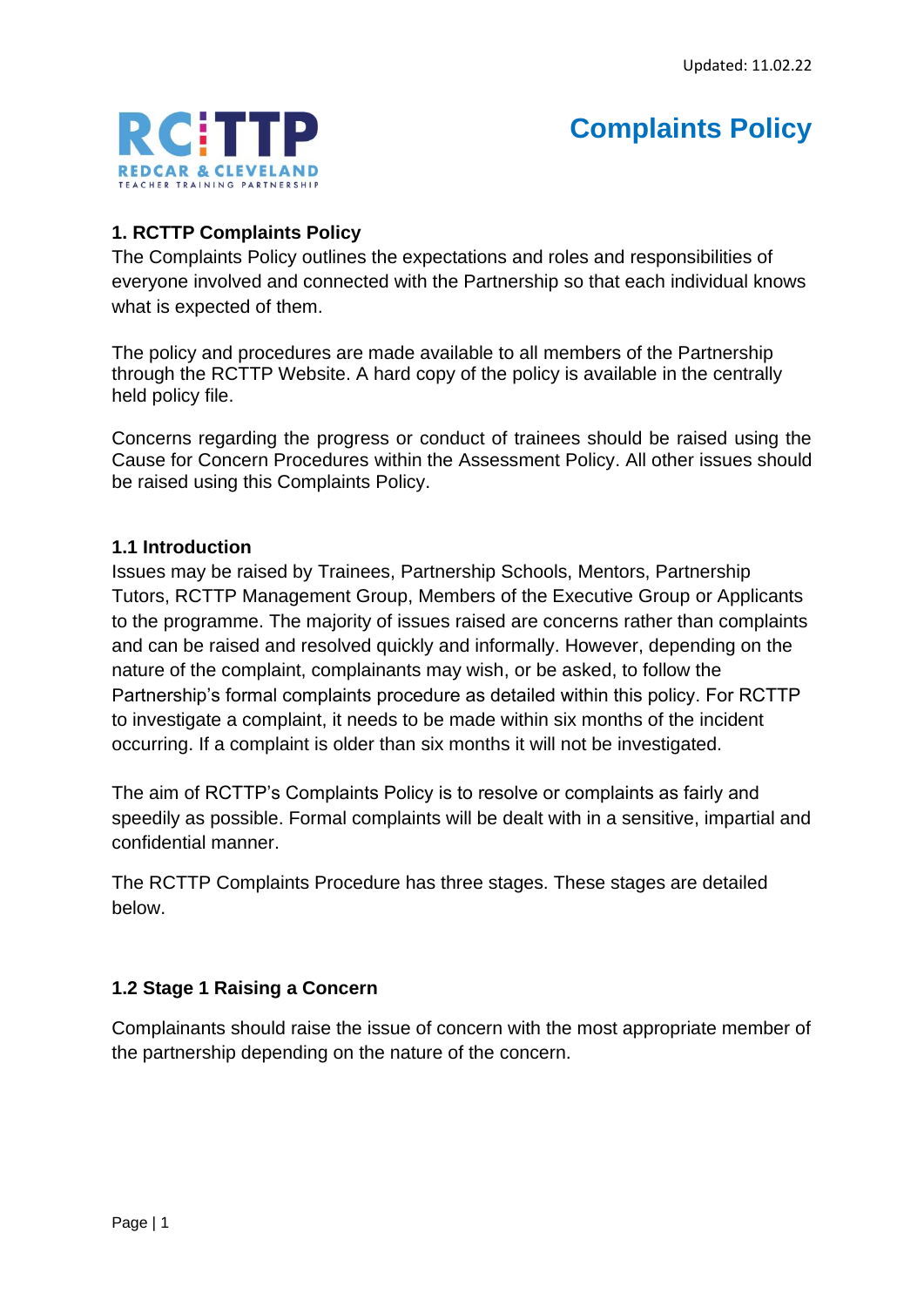| Complainant               | Appropriate Member with whom to raise the concern   |
|---------------------------|-----------------------------------------------------|
| <b>Trainees</b>           | Mentor, Course Leader, Partnership Tutor or         |
|                           | Programme Manager                                   |
| <b>Mentors</b>            | Professional Mentor (secondary), Partnership Tutor, |
|                           | Course Leader or Programme Manager                  |
| <b>Partnership Tutors</b> | Course Leader, Professional Mentor (secondary)      |
|                           | Mentor or Programme Manager                         |
| <b>Course Leaders</b>     | Programme Manager, Professional Mentor (secondary)  |
|                           | or Mentor                                           |
| Programme Manager         | Course Leader or Chair of the Executive             |
| Other                     | Programme Manager                                   |

In the first instance, concerns should be raised informally and many concerns will be resolved quickly through discussion with no formal action.

If complainants are not satisfied with the result at Stage 1 they should proceed to Stage 2 within 10 working days.

# **1.3 Stage 2 Formal Complaint raised with Programme Manager**

Formal complaints should be put in writing using the Complaint Form. In the first instance such complaints should be addressed to the Programme Manager.

The complaint will be logged, including the date it was received. The Programme Manager will normally acknowledge receipt of the complaint within 2 working days of receiving it and the response will report on the action taken, or to be taken, to resolve the issue.

The Programme Manager may delegate the complaint to a more appropriate or directly involved member of the Partnership should they deem it appropriate to do so. Where the action involves convening a meeting to discuss the matter, this will be done as soon as it is practical to do so, notes of the meeting kept and the complainant informed of the results and/or action arising from the meeting.

If complainants are not satisfied with the result at Stage 2 they should proceed to Stage 3 within 10 working days.

# **1.4 Stage 3 Formal Complaint heard by the Executive Group's Complaints Panel**

If the matter has not been resolved at Stage 2, then complainants should write to the Chair of the Executive Group giving details of their complaint. The Chair will convene a Complaints Panel which will comprise at least 4 members of the Executive Group who are impartial and have had no prior involvement in the complaint. The hearing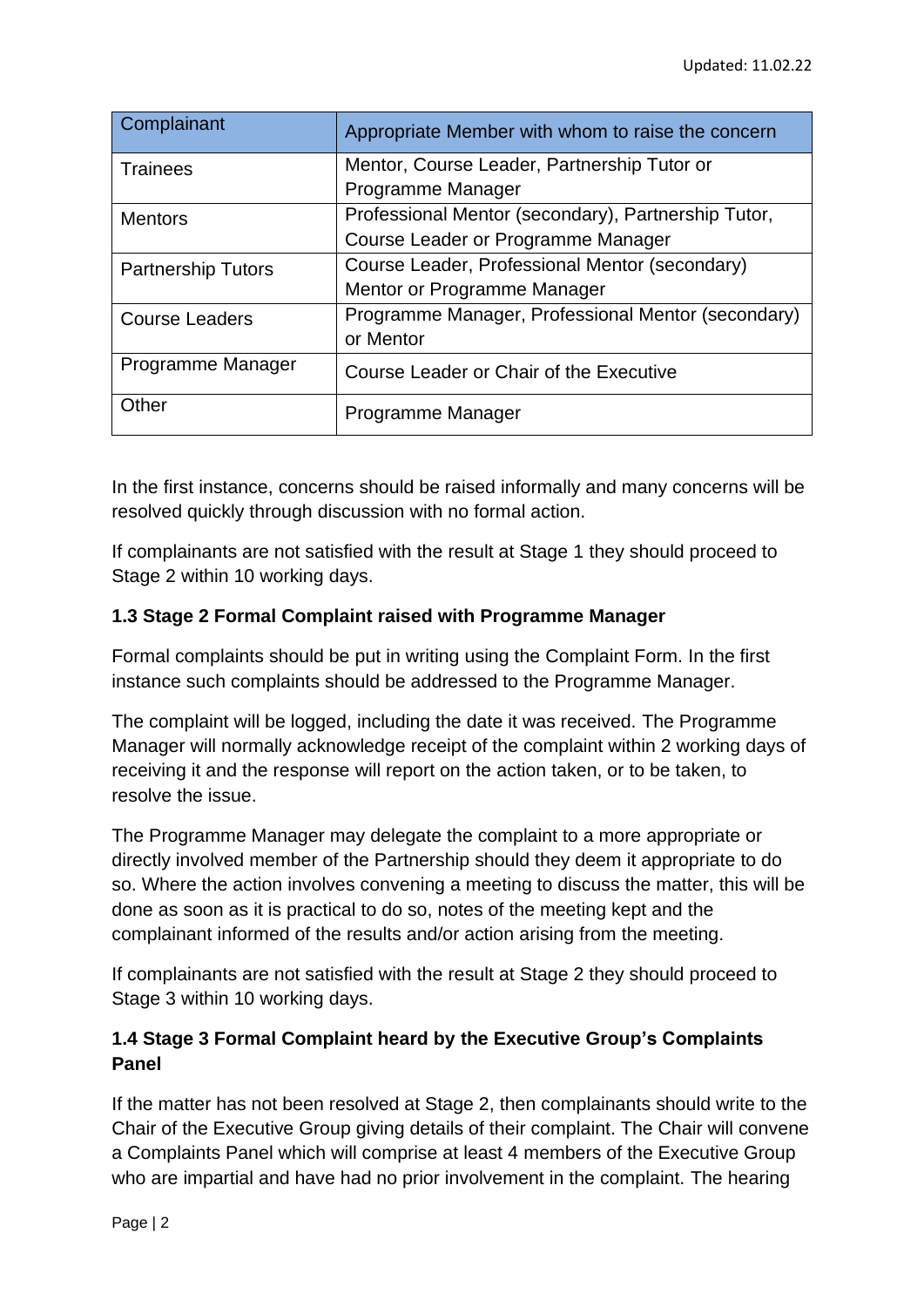will normally take place within 10 working days of the receipt of the written request for Stage 3 investigation.

The aim of the Complaints Panel hearing is to resolve the complaint impartially and to achieve reconciliation between all parties. The panel can dismiss the complaint in whole or part; uphold the complaint in whole or part; decide on the appropriate action to be taken to resolve the complaint; recommend changes to the Partnership's systems or procedures to ensure that problems of a similar nature do not recur.

All parties will be notified of the Panel's decision in writing within 3 working days after the date of the hearing. The letter will also contain what the complainants need to do should they wish to take the matter further.

## **1.5 Stage 4- Office of the Independent Adjudicator for Higher Education**

Where a complaint cannot be resolved and the complainant wishes to take the matter further they will be directed to the Office of the Independent Adjudicator who will review the complaint.

NB: At any stage in the process the complainant can request to bring someone with them to attend the meeting to provide support or advice e.g. relative, friend, colleague or Union Representative.

### **2. Roles and Responsibilities**

**2.1 The Chair of the Executive Group**

The Chair of the executive Group will:

- receive written complaints made under Stage 3 of the Complaints Policy;
- if a hearing is appropriate, convene a Complaints Panel comprising of at least 4 members of the Executive Group

## **2.2 The Executive Group**

The Executive Group will:

- whenever possible, act as a member of a Complaints Panel if requested to do so;
- assess and monitor the impact of this policy by regularly reviewing any action taken under the policy.

## **2.3 The Programme Manager**

The Programme manager will:

- log complaints made under this complaints policy;
- acknowledge receipt of any complaint within 2 working days of receiving it including a report on the action taken, or to be taken, to resolve the issue;
- take appropriate action to resolve the complaint. This may include delegating the responsibility to a more appropriate or directly involved member of the Partnership or convening a meeting to discuss the matter;
- inform the complainant of the results and/or action arising from any meeting convened and the action to be taken if they are unhappy with the result;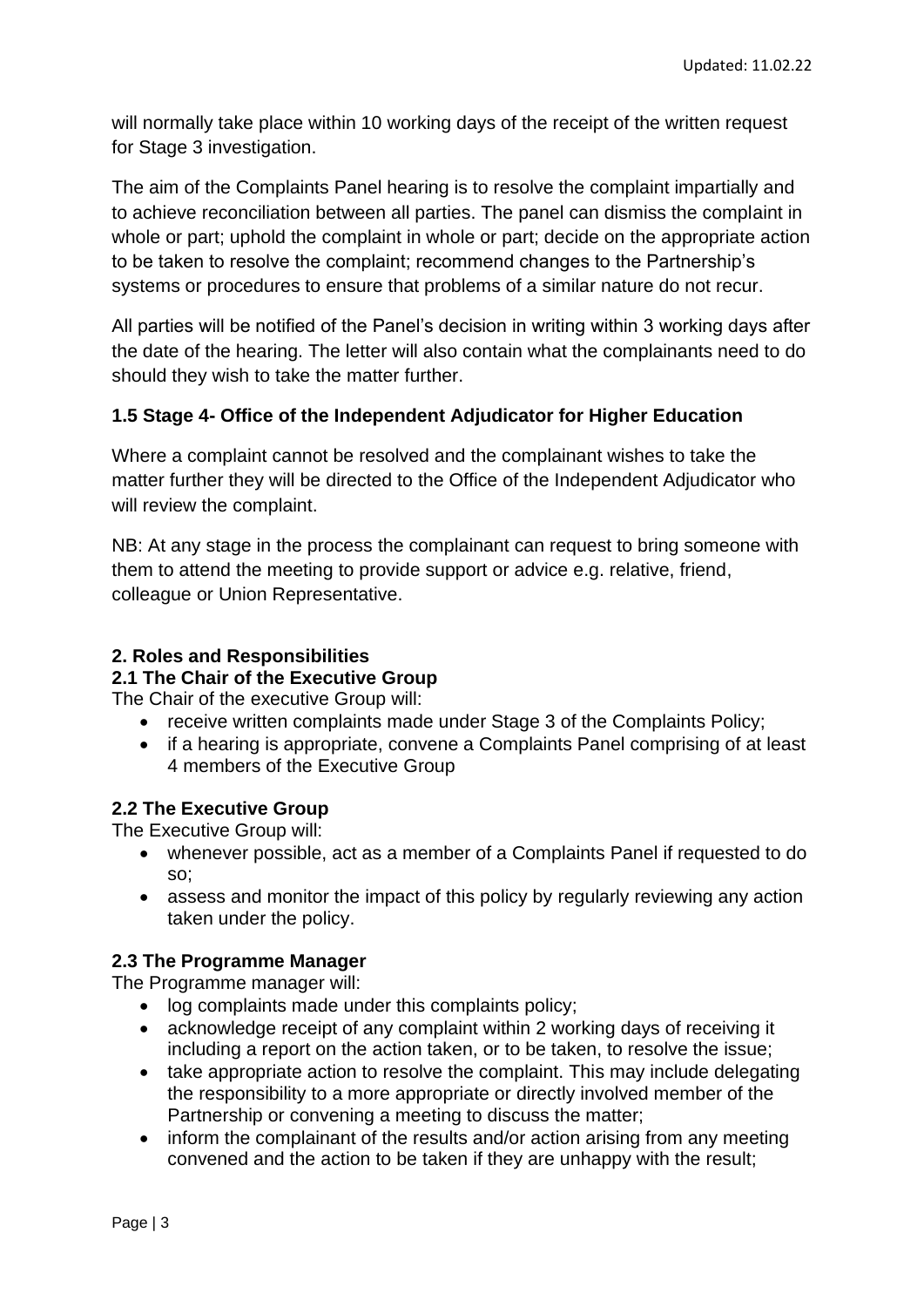• if appropriate, liaise with the Chair of the Executive Group over complaints raised under Stage 3 of this Complaints Policy.

#### **2.4 Partnership Staff**

Partnership Staff will familiarise themselves with this policy and their resulting responsibilities.

#### **2.5 Trainees**

Trainees will familiarise themselves with this policy and their resulting responsibilities

#### **3 Complaints procedure**

If anyone in the Partnership feels that this policy is not being followed then they should raise the matter with the Programme Manager who will facilitate the appropriate action under the RCTTP complaints procedure. In the first instance this will be raised informally in order to seek a solution. Action by the Programme Manager may include an investigation and report on the issue. Reports on any such complaints will be raised at the Executive Group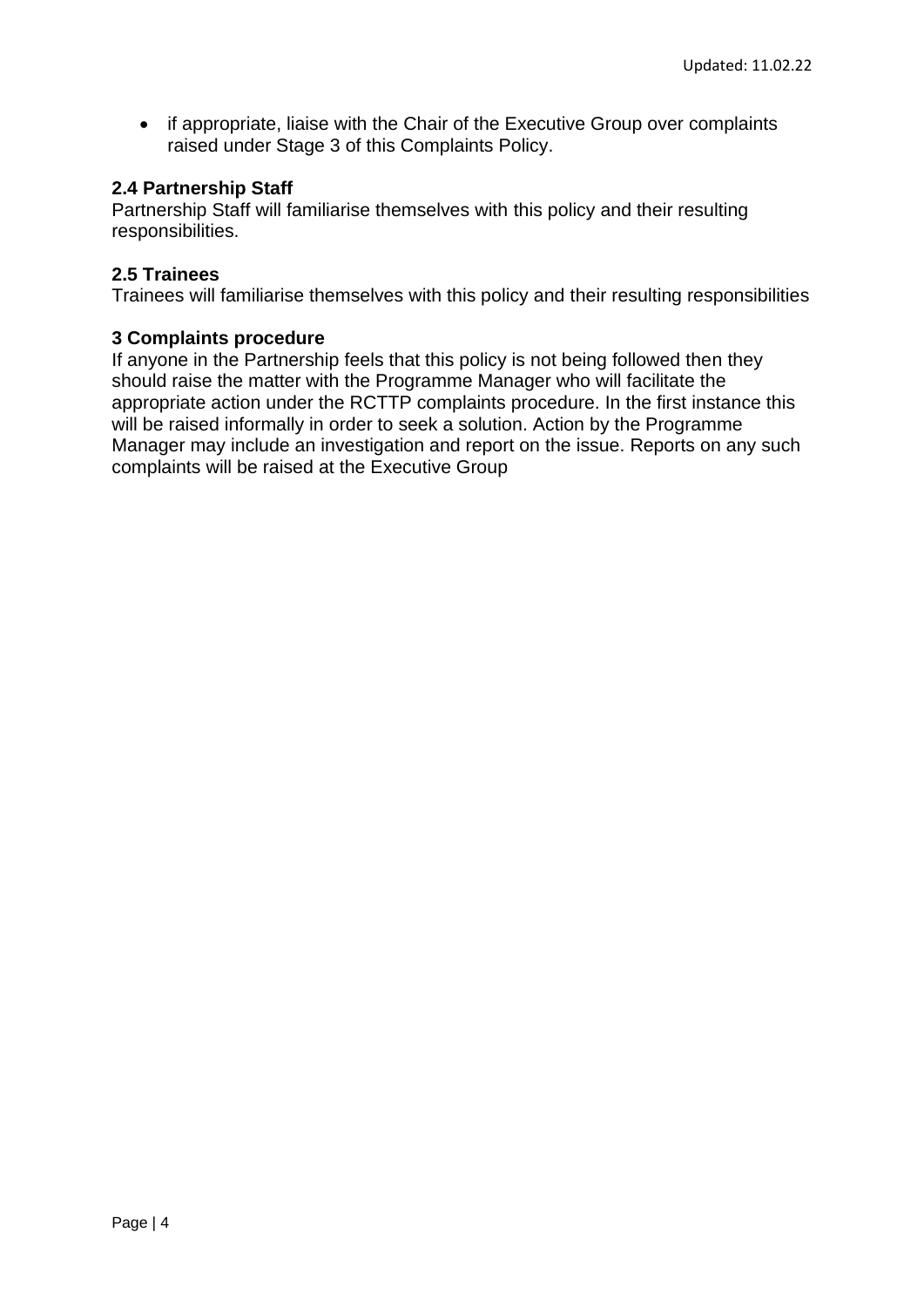

**Complaints Form**

#### Your name:

Your role within the Partnership:

Address:

Contact telephone number:

Date of complaint:

Please give details of your complaint: